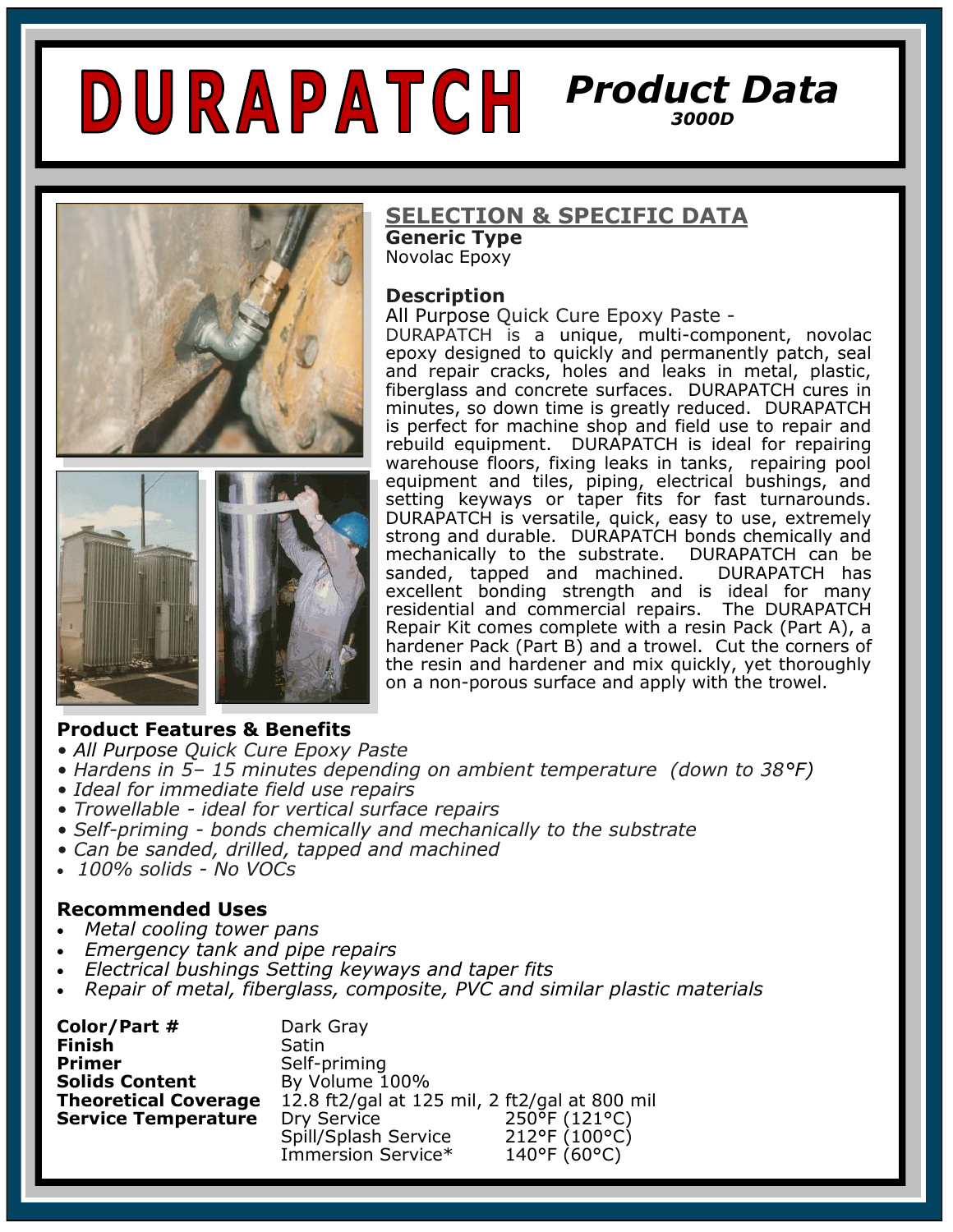# *Product Data 3000D 2. 2.*

# **CHEMICAL RESISTANCE**

Black Liquor Butyl Acetate Butyl Carbitol<br>Most) Chlorides Hydrogen Sulfide Isopropyl Alco Mineral Acids Nitric Acid up to 20% (Mild) Organic Acids (Most) Phosphates (Most) Phosphoric Acid Potassium Hydroxide\*<br>Sodium Hydroxide\* (Most) Sulfides (Potality Cacid up to 50% Urea Solutions White Liquor *\*Ambient temperature only*

Hydrogen Sulfide Isopropyl Alcohol

Acetic Acid up to 10% Ammonium Hydroxide\* Aromatic & Aliphatic Solvents (Most) Sulfides Sulfuric acid up to 50%

# **SUBSTRATES & SURFACE PREPARATION**

**All Surfaces must be clean, dry and free of contaminants.**<br> **Steel** Immersion: SSPC-SP10 Near-White Metal Blast with ar **Steel** Immersion: SSPC-SP10 Near-White Metal Blast with angular profile of 3.0 – 4.0 mils. Non-immersion: SSPC-SP6 Commercial Blast with angular profile of 2.5 – 3.5 mils

**Weld Repair** Use a flame to sweat out oil from deeply impregnated surfaces. Stabilize cracks by drilling the extremities. Long cracks should be drilled, tapped and bolted every few inches. Vee-out all cracks using a file. Degrease using clean rags.

#### **Substrate Temperature**

50°F – 140°F (10°C – 60°C) 140°F (60°C), <90% relative humidity.

### **MIXING & THINNING**

**Mixing** Thoroughly mix the two parts, supplied in pre-measured sachet packs, until no streaks are seen. Apply to surface rapidly, pressing hard to achieve maximum wetting, then proceed with thickness desired. Mix no more product than can be applied in 5 minutes. When rebuilding structures, use layers of reinforcing cloth and apply product as thick as the parent substrate. **Ratio** 2A:1B by volume

2A:1B by weight

**Pot Life** 5 minutes

**Multi-layers** If building layers or pipe wrapping with reinforcing cloth, apply the coating within the recoat window. If this is not possible, allow the compound to cure, then create a mechanical profile by grit blasting, grinding or power tool sanding the surface before coating.

### **APPLICATION EQUIPMENT GUIDELINES**

**Application** Apply directly on to the prepared surface with the plastic applicator or spatula provided. Press down firmly to remove entrapped air, fill all cracks, and ensure maximum contact with the surface. Use reinforcement tape over holes and cracks. Fully machinable using conventional tools once cured.

**Brush & Roller** Brush or roller can be used to smooth uncured surface with solvent if desired.

#### **CLEANUP & SAFETY**

**Cleanup** Use MEK or Acetone. In case of spillage,